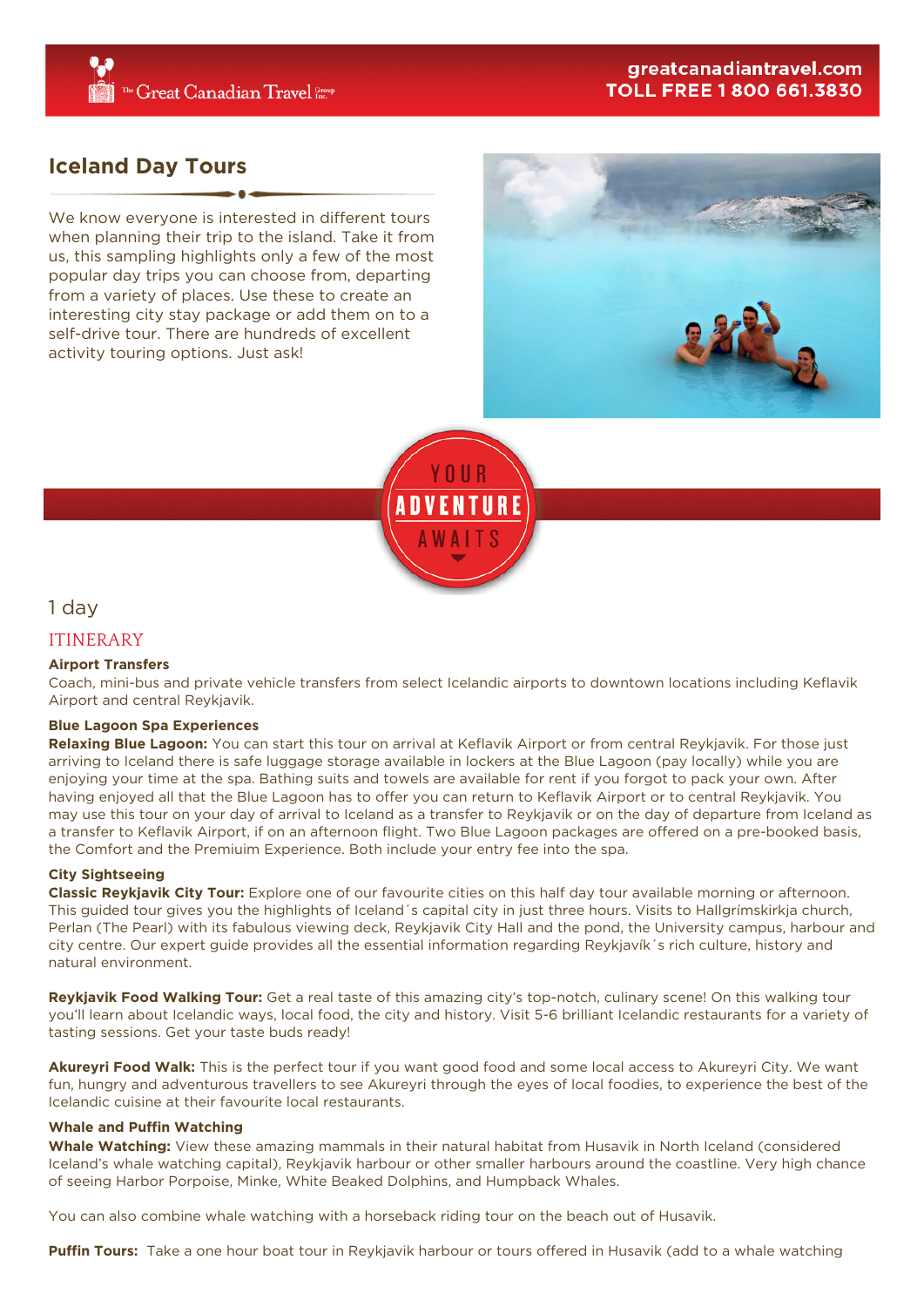tour for a fabulous combo), Stykissholmur, the Westfjords, the Westman Islands and Ingolfshofdi to see the cutest birds in Iceland up close. Have your camera ready!

#### **South Iceland**

**Golden Circle:** The most popular tour in Iceland! Visit three top attractions – Thingvellir National Park, Gullfoss waterfall and the Geysir area. Thingvellir is the site of Iceland's original, open air parliament, founded in 918 AD and also the area where the Eurasian and North American tectonic plates are pulling apart slowly. Gullfoss is the queen of Icelandic waterfalls and an impressive site – high and mighty, it tumbles violently into a deep gorge. The geysir area is a geothermal wonder and Strokkur, one of the largest geysirs, erupts almost every 10 minutes. You can take this tour by Super Jeep or even add on a snowmobile ride.

**Inside the Volcano:** Descend 120 meters/400 feet into a dormant volcano that erupted 4,000 years ago. The dormant Thrihnukagigur volcano (good luck trying to pronounce it) is a unique natural phenomenon. By setting up the necessary gear and equipment, the operator has created a tour that opens the door to a new world. A moderate level of fitness is required for this tour, as access to the site requires a 45-50 minute walk (3.5km/2 miles) each way over uneven, rocky terrain. The last 10 minutes of the hike are more challenging, with an elevation of about 50m/150 feet. This tour is not suitable for those with mobility or balance issues.

**South Coast and Jokulsarlon Glacial Lagoon:** Tour the south shore then explore the lagoon by boat. Travel by 4WD following the picturesque southern coastline passing the villages of Selfoss, Vik and Kirkjubæjarklaustur as well as the stunning waterfall at Skógafoss and Skaftafell National Park. Continue through the vast desert area of Skeiðarársandur, which can be prone to sand storms. Many of Iceland's biggest glacial rivers run into the Atlantic Ocean on the south shore, each year carrying millions of tons of black volcanic sand, constantly altering the shape of the coastline and creating vast black deserts. Just before reaching the lagoon, pass Öræfajökull glacier, home to the island's highest peak, Hvannadalshnjúkur. Jökulsárlón is a stunning glacial lagoon that is constantly forming as the massive tongue of the glacier retreats. Icebergs of all shapes, sizes and in many hues of blue, turquoise and white, break off from the glacier; just waiting to be captured on film.

By coach or by Super Jeep.

**South Shore Adventure:** This tour is ideal for nature lovers of all kinds. You will have an opportunity to stand behind the plummeting Seljalandsfoss waterfall, walk up to the Skógarfoss waterfall and gaze at the formations. Travel along the South coast of Iceland as far as Vík í Mýrdal, a small, charming village surrounded by beautiful high bird cliffs. By coach or by Super Jeep.

**Glacier Hike and Ice Climbing on Solheimajokull:** On this fun, safe and easy to moderate glacier walk you get to explore the wonderland of ice sculptures, water cauldrons, ridges and deep crevasses on the breathtaking Sólheimajökull glacier. Includes transportation from Reykjavik to the glacier and return. Or, if you are doing a self-drive you may join the group in the Solheimajokull parking lot. There is a 30-40 min walk from the parking lot to the glacier.

**Hekla and Landmannalaugar:** A great highland tour to one of the largest geothermal areas in Iceland. This is a unique and unforgettable tour through some of the most rugged terrain in the southern highlands of Iceland. We start by heading to the foot of Hekla where the landscape has been shaped by centuries of volcanic activity. In our jeep we climb as high as 1000 m (3280') above sea level to enjoy fascinating views over the Fjallabak Nature Reserve and some of Iceland's magnificent glaciers, although visibility is weather permitting. Now we are in one of the largest geothermal areas in Iceland where fire and ice shape the landscape. We continue to Landmannalaugar where a short hike to enjoy the colourful landscape and a warm bath in a natural pool is optional before heading back to Reykjavík. This is a land of unreal beauty with an amazing range of colours, steaming hot springs, glacier ice and explosive craters.

Hot Springs Hunt: Hiking day tour to the hot springs outside Reykjavík in Mt. Hengill and Reykjadalur Valley in Iceland. This easy hiking tour starts with a pick up from your hotel in Reykjavik and a drive out into the countryside. Starting from the outskirts of Hveragerði, the town of hot springs and flowers, it leads into the beautiful geothermal valley of Reykjadalur. In the "Steamvalley" naturally hot water flows down of the slopes of Hellisheiði mountain range, creating the ideal place to bathe in an naturally hot river. The valley also has an amazing abundance of geothermal hot springs and you will witness everything from small gurgling melting pots to vibrant super heated pools of water. After exploring these wonders of nature we hike back down into the town of Hveragerði. This is a great 7 km, half-day trek that everyone can participate in. A unique chance to experience the local way of visiting the hot springs for a bath.

**Thorsmork Glacier Valley:** Thorsmork Glacier Valley is a natural oasis that lies just behind the now famous Eyjafjallajökull volcano. The recent eruptions have altered the appearance of the landscape but at the same time created a unique opportunity to witness how the elements of ice and fire constantly shape and reshape the surface of our planet. Only accessible by 4×4 vehicles, a tour into Thorsmork is truly an experience of nature. Our destination is Þórsmörk, a natural paradise, named after the mighty pagan God Thor. To get into the land behind the glaciers we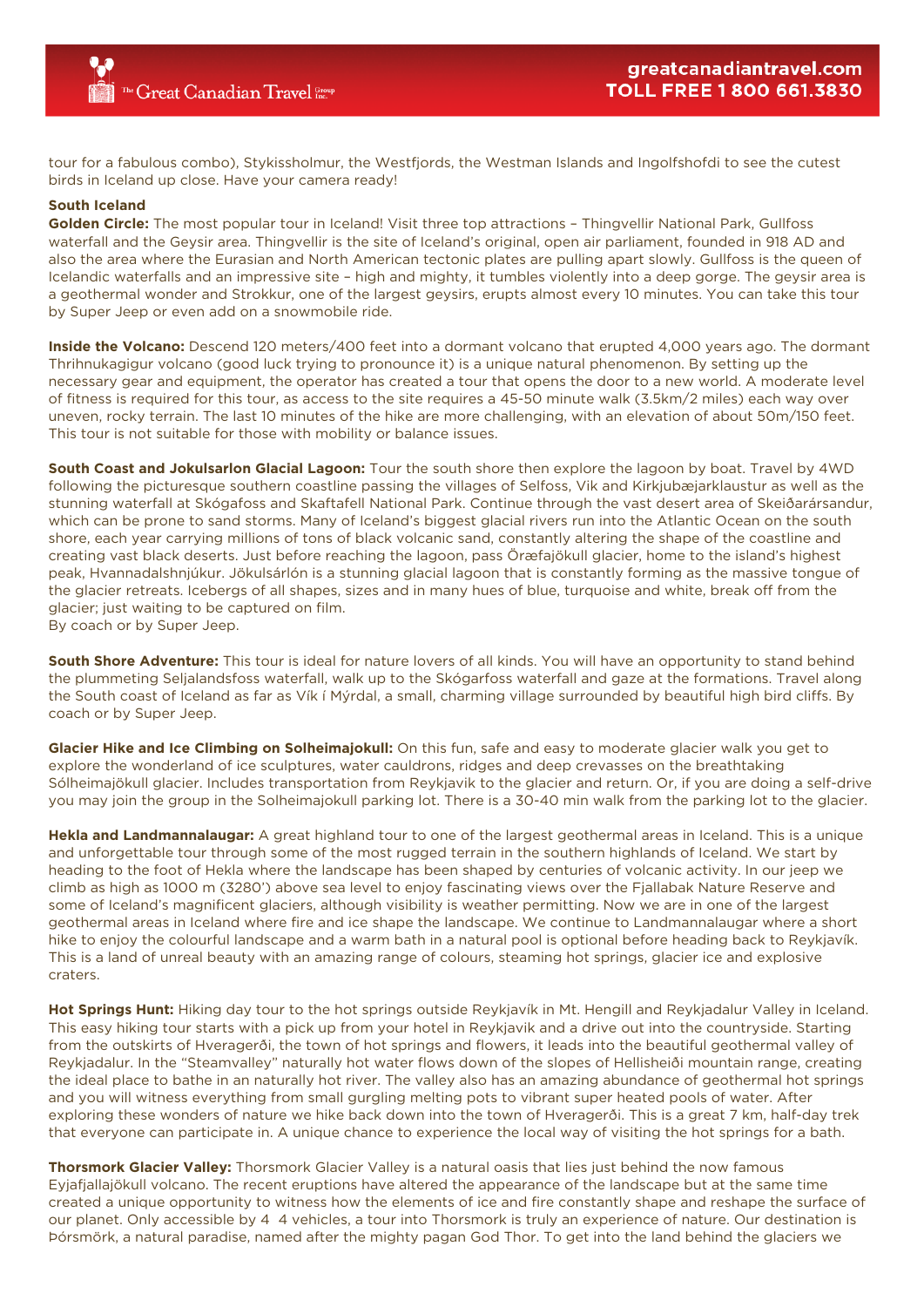have to drive on a 4–4 track, over numerous un-bridged glacial rivers some of which can be quite deep and with strong currents. On our way we will pass right by the Eyjafjallajökull volcano that recently erupted, blowing ash high into the sky and over the closest area. Even if in some places ash has altered the appearance of the landscape, Þórsmörk is always a magical place to visit. It is a valley, full of geological wonders and unique vistas that Icelandic nature lovers have enjoyed for centuries. On the way back spectacular Seljalandsfoss waterfall awaits us cascading down from the cliffs´ edge in its unique way. This is a tour into a unique area recently touched by the powers of Mother Nature.

#### **West Iceland**

**Underworld Caving:** Just half an hour north of Reykjavik on the west coast of Iceland, this guided tour lets you explore the hidden underground system of lava caves. You will be equipped with lights and caving gear in order to enjoy the display of colours, shapes and textures while the guide informs you about the cave and tells stories of trolls, elves and outlaws. The caves were untouched for thousands of years and offer a unique experience. Lava tube caving is the exploration of a tube-like caves hidden right under our feet in the vast fields of ancient lava that covers much of Iceland. You will get to experience moments of profound serenity in an alien environment on this adventurous tour. This tour requires some crawling and walking on uneven ground, but it is otherwise an easy activity that families can do together. Be sure to bring good walking or hiking shoes and gloves.

**Borgarfjordur and Ice Cave:** This Super Jeep tour takes you north along the west coast and then inland, far away from the stress of Reykjavik to some areas less travelled. You'll see scolding hot springs, go into the ice cave (man-made) and even drive across a fjord through a tunnel under the sea! Includes the entry fee to the Ice Cave.

Into the Glacier: explore the untouched beauty of Langjokull, Iceland's second-largest glacier. Walk inside the manmade ice tunnel that leads right to the heart of the glacier and learn exciting facts about Icelandic glaciers along the way.

This tour can be booked including transfers from Reykjavik or, for those on a self-drive tour, you may join the tour in the town of Husafell or at Klaki base camp (a 4WD vehicle is recommended). From the Klaki base camp, specially modified monster trucks will take you to the glacier. These powerful vehicles turn the trip to the glacier into an adventure itself!

**Snaefelsness Peninsula:** Explore the stunning scenery and landscapes of the Snaefelsness Peninsula, a "must see" for nature lovers. The Snæfellsnes peninsula in the west of Iceland is almost like a miniature version of the whole country. You'll see the emblematic Snæfellsjökull glacier, white and black sand beaches, bird cliffs, spectacular mountains and volcanic craters, incredibly rich trout lakes and salmon rivers, lush valleys, and unique harbours in charming fishing villages. The stunning landscapes of the peninsula have captured the imagination of people all over the world ever since Jules Verne wrote the famous science fiction novel "Journey to the Centre of the Earth" in which the amazing Snæfellsjökull glacier is where the journey begins. Recently Ben Stiller filmed parts of his critically acclaimed blockbuster "The Secret Life of Walter Mitty" here, notably in the charming village of Stykkishólmur. By coach or Super Jeep.

#### **North Iceland**

**Diamond Circle Classic:** This tour takes you on an unforgettable journey through Iceland's most catastrophic and diverse area, rich in volcanic and geothermal features. The stunning beauty of Lake Mývatn has been the main attraction in the north for decades and east of the lake we enter the highlands arriving to Jökulsá Glacier River in Vatnajökull National Park. The breathtaking landscape of Jökulsá is formed by massive glacier floods from Vatnajökull, Iceland's biggest glacier. The canyons and rock formations visited in the Diamond Circle tour are impressive on their own but the iconic Dettifoss waterfall, the most powerful waterfall in Europe, is nothing short of majestic. The tour takes us north to the Arctic Coastline where we explore the canyon formation Ásbyrgi and drive along the coastline to the beautiful fishing village of Húsavík. Diamond Circle offers the best Iceland has to offer, powerful waterfalls, stunning nature, active geothermal areas and vivid bird life. Sit back and enjoy our expert local guidance through this magical, rough terrain. *From June to the middle of August, we stop at Tjörnes Peninsula where we can observe puffins nesting in the impressive cliffs by the coastline.*

**Dettifoss Waterfall Explorer:** The perfect tour to fully experience the magic and power of the great Dettifoss Waterfall. We take our time to find the best sights for photographing depending on weather and other conditions during that particular day. The tour starts by going straight from Akureyri to Lake Mývatn where we make a short stop, and you get a chance to see the magnificent area. Then we drive towards Dettifoss Waterfall, going off the main road. We arrive at Jökulsá á Fjöllum glacier river, where a mass of water, mud and sand rumbles into Iceland's most impressive canyon from Vatnajökull Glacier. Dettifoss is the most powerful waterfall in Europe, 100m wide and with fall of 44m. There is a short walk from the parking lot to the best viewpoints of the waterfall, and adjacent waterfalls of Hafragilsfoss and Selfoss. If the ground is covered in snow (which it is usually in winter), we use snowshoes to make the hike easier.

**Lake Myvatn Classic:** The Lake Mývatn area is by many considered the most beautiful place in Iceland. An amazing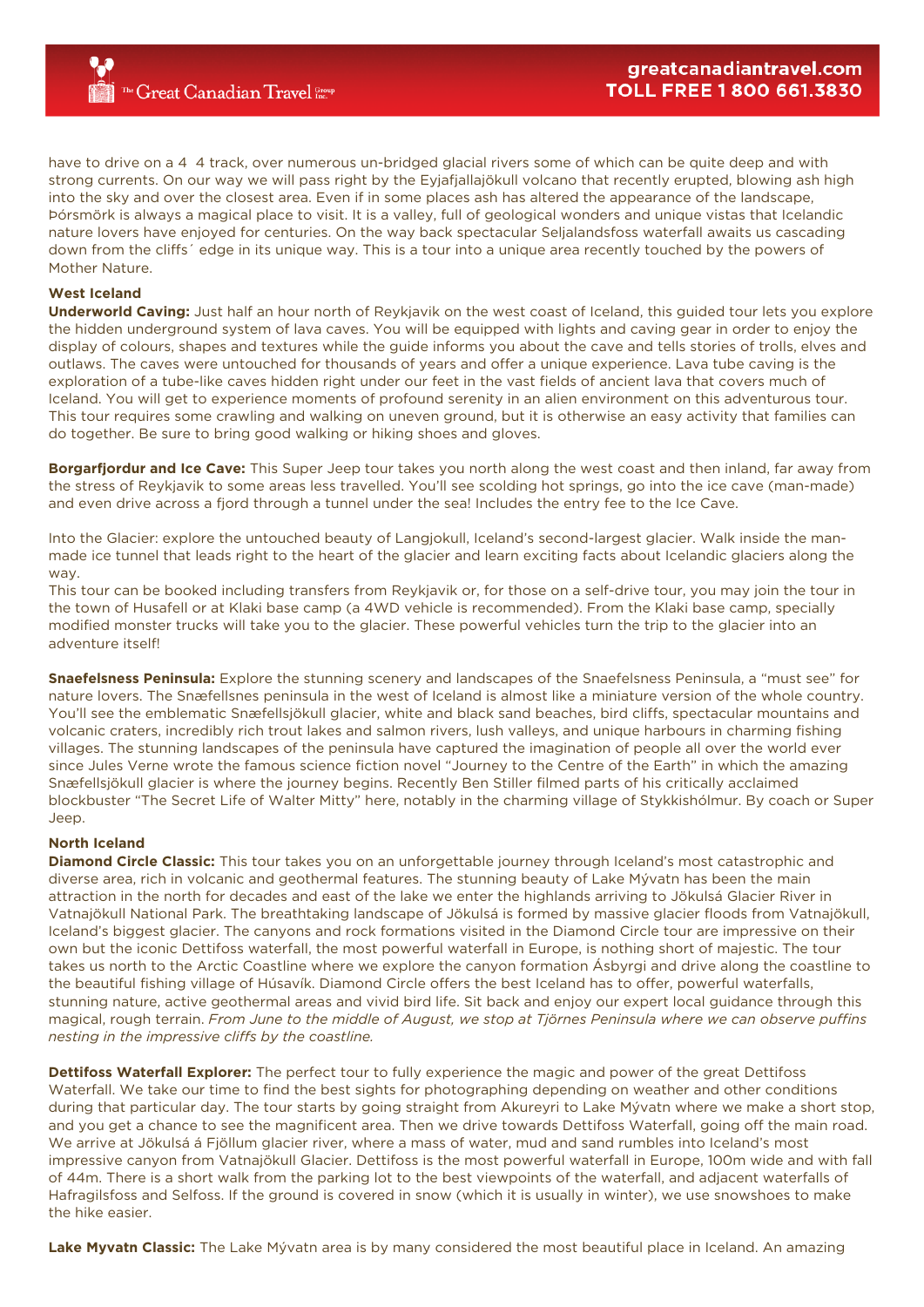The Great Canadian Travel Group

journey through an area of extreme contrasts and nature's diversity. Stunning waterfalls, the lake with its abundant bird life, flora, geothermal activity including Hverir Mud Pools, geological sites of jagged lava fields and caves. The lake area has been a filming location for major Hollywood films and TV shows, such as Game of Thrones, Fast & Furious and Star Wars. Or, you can take the **Krafla Wilderness Walk** from Lake Myvatn, a small-group hiking tour exploring the Krafla lava fields, created by the massive volcanic eruptions between 1975 and 1984. The hike is slow, through rough terrain and time is taken to enjoy the raw nature and panoramic scenery.

Another option in the Lake Myvatn area is a private **Game of Thrones** tour. Your guide will take you behind the scenes of the popular series and beyond the Wall. Authentic and personalized tour with a local guide, covering a number of shooting locations, with enough time to explore, recreate scenes of the series for yourself and interact with your tour guide on how they were created.

**Kaldi Beer Spa:** The Beer Spa is one of "must to do" things in Iceland and is only 30 minutes drive north of Akureyri, in the small village of Árskógssandur. It stands next to Kaldi brewery, the oldest Micro Brewery in Iceland and a small and beautiful restaurant for you to enjoy. The Bath tubs are made from the famous Kambala wood and designed in a way to provide the most pleasure possible. All the Beer-Tubs are in private rooms and are available for one or two persons at a time. Standing next to every Beer-Tub is a beer draught for anybody over 20 years of age to enjoy as much beer as they like. For thous who are looking for more bathing time the outside Infrared Sauna and Hot Tubs are available for a small extra fee that can be added upon booking or paid locally. The tubs are located with a grand view across the Eyjafjörður Fjord and the high surrounding mountains. The restaurant staff members will serve you while you are in the tubs so you can maximize your relaxation time. The bathing liquid is blend of Icelandic Spring Water, Non-Alcoholic Beer, Hops and Yeast. There is no age limit for the baths, however those 16 years and younger need to be accompanied by an adult.

**Arctic Coastline and Micro Brewery:** Tour gives you an opportunity to experience the coastal life in Eyjafjörður Fjord and Tröllaskagi Peninsula. The picturesque coastline route, with the mountains of hovering above, is a road less travelled and offers the tranquillity of rural Iceland. During this delightful day we travel by the Eyjafjörður coastline to Siglufjörður Fjord, focusing on coastal life and the beautiful seaside surroundings on the way. We take our time to walk on a black sand beach in Ólafsfjörður Village. From there we travel to Siglufjörður Village, the shooting location on the popular Icelandic TV series "Trapped", setting the right atmosphere for the thrilling series. Among other stops is the busy harbour area of Dalvík Village, one of the biggest port in Icelandic fishing industry, and the old herring factory in Hjalteyri Village. The tour ends with a special visit to Kaldi Brewery, Iceland's first micro-brewery, were we will get to taste their products, along with local food, matched with their brew.

**Lofthellir Cave Exploration:** This exciting tour takes you to Lofthellir Cave, a unique lave cave filled with ice formations, stalagmites and sculptures. The tour starts with a scenic drive from Akureyri to Lake Mývatn, which takes around 1 hour and 30 minutes. Upon arriving to Lake Mývatn we exit the main road and enter the wilderness. During the winter season the route to the cave can get rough, due to snow and ice, so we bring along the snowshoes along. The track is usually around 40 minutes hike across a rugged lava field. Thus we combine the pristine untouched snow covered lava fields around the cave with an underground exploration. Once at the cave we spend at least one hour inside the cave, exploring the ice formations, darkness and strange atmosphere inside 3000 year old lava tunnel. On route to and from the cave we explore the lava fields and craters around Lake Mývatn, especially the crater row of Lúdentarborgir. On the way back to Akureyri we stop by Goðafoss Waterfall, a beautiful and powerful waterfall in Skjálfandafljót river. You may also join this tour in Lake Myvatn.

**Askja Caldera Tour:** This tour is perfect to experience the barren interior and the lunar-like landscape of the Icelandic highlands. The Askja area is one of the main location where NASA trained their Apollo Astronauts before the first lunar landing. Iconic landmarks such as Herðubreiðalindir Oasis and Drekagil Gully are visited and number of other off the map sights and places. We catch a glimpse of where the Icelandic outlaws lived in the middle ages when they'd been banished. We might also be able to spot trolls, ghosts and other creatures that are said to live in the area and have haunted travellers for centuries.

**Beyond the Arctic Circle:** Cross the Arctic Circle to Grimsey Island. Grímsey Island is bisected by the Arctic Circle and lies about 40 km away from the mainland. It is surrounded by stunning cliffs from where it slopes gently southward to green fields and pastureland. All around the island are bird cliffs where a multitude of sea birds nest. All in all about sixty species of birds can be found on this fascinating island. Close to Basar farm on the island's northern half, a signpost at 66 degrees and 33 minutes north marks the Arctic Circle. Travellers can get a certificate from the local authorities to show that they have crossed the Circle. This tour departs from either Akureyri or Reykjavik.

#### **Horseback Riding**

Ride one of the friendly Icelandic horses through lava fields and mountain passes or along the country's coastline. Horseback riding tours are offered in several locations around Iceland. Riding time varies from an hour all the way up to a full day of riding as well as multi-day tours. Tours are offered to suit everyone from novice to experienced riders.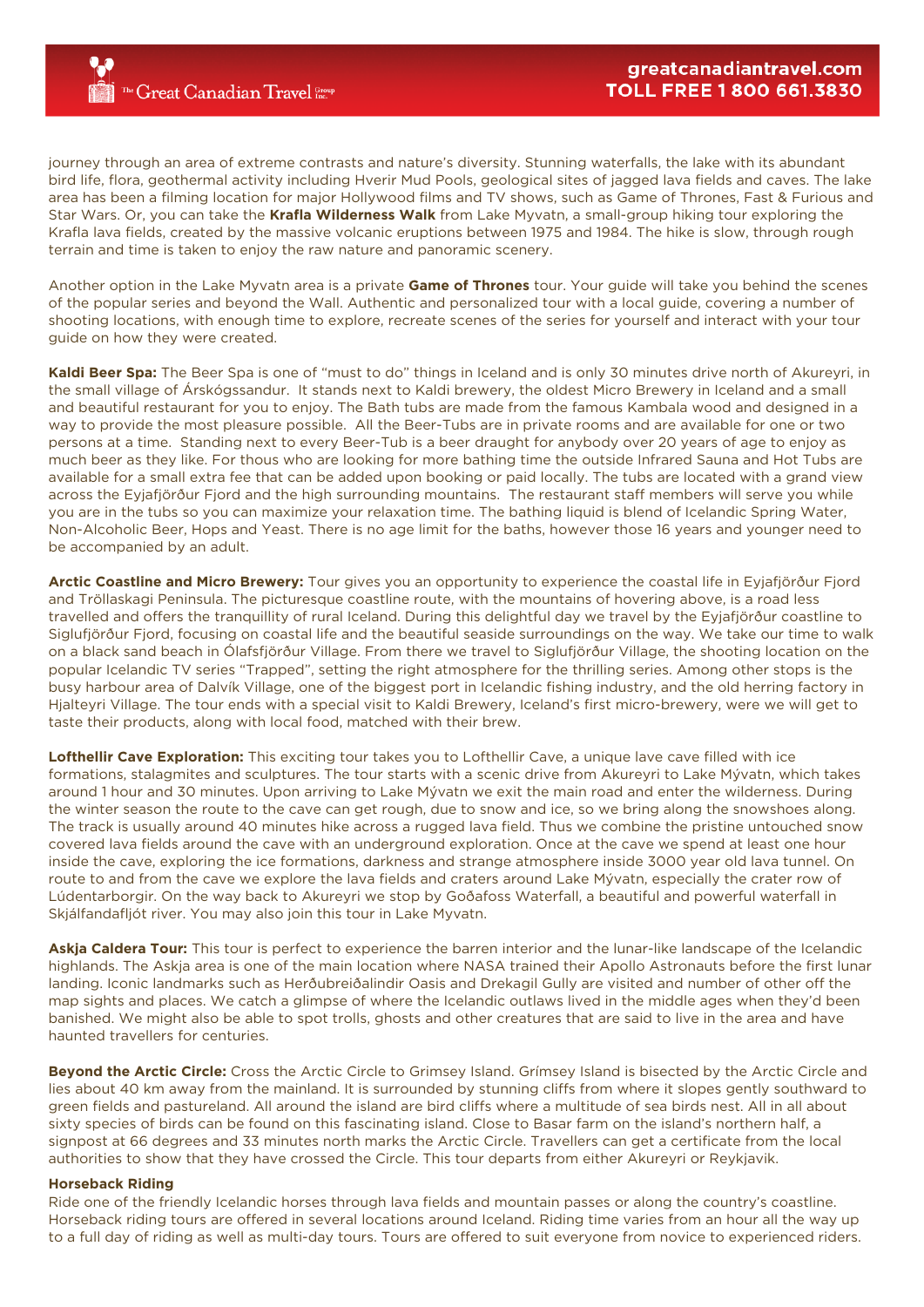Please note: all equipment is supplied other than footwear. There is a maximum weight of 110-120kg per rider, depending on the stable.

#### **Water Activities**

**River Fun:** Enjoy a beautiful landscape from a totally different angle! Glacier river rafting on the Hvita River (pronounced kveetow). Equipment and towel rentals are available and lunch or BBQ dinner can be added.

**Snorkelling Silfra:** The Silfra lava fissure is one of Iceland's best-kept secrets. Silfra, which is situated in the heart of Pingvellir – the site of the world's oldest parliament – is an otherworldly scene. The crystal clear water in the deep fissure gives you a feeling of being weightless as you float down with the lazy current. After an hour of snorkelling we climb out and on to the riverbank to enjoy a warm cup of hot chocolate and some light refreshments. Or, you can do the tour as above but scuba diving in Silfra lava fissure rather than snorkelling. PADI certification required. If some of your party are certified and others aren't, you can combine scuba diving and snorkelling at the same time within your group.

Geothermal Snorkelling Tour: Floating on top of the Devil's Jacuzzi, snorkelling in bubbling hot springs is usually impossible as the water is far too hot. But, the hot springs at the bottom of Lake Kleifarvatn provide us with the opportunity to do just that! Lake Kleifarvatn is hidden within a stunning volcanic landscape just 30 minutes outside of Reykjavík. Standing at the lake shore and changing into your dry suit, you will probably catch a whiff of the sulphur emitted from nearby hot springs and the total silence will let you forget that you are anywhere near civilization.

**Ocean Scuba Diving Tour:** On the Ocean Diver Day Tour you will join the undersea inhabitants of the North Atlantic for a swim through Iceland's cool coastal scene. Our favourite local ocean dive site is Garður, located at the tip of the Reykjanes peninsula. Here we will swim out approximately 80 meters from the shore. Kelp forests offer a great habitat for a number of marine species, including lumpsuckers, nudibranchs, wolf fish and a wide variety of invertebrates. Colourful algae also flourish here off the coast of Iceland and pastel, orange coral intermittently decorates the sandy ocean floor.

#### **Northern Lights Winter Tours**

**Aurora Borealis Super Jeep:** This Northern Lights tour out of Reykjavik takes you by Super Jeep out of town, far from the city lights to observe this fascinating natural phenomenon also known as Aurora Borealis. Given clear skies and a little bit of luck, sightings can occur from autumn through to spring. Daily mid-September to mid-April, pick up from hotels at 7:45pm. These tours also operate by coach.

**Northern Lights by Boat – Reykjavik harbour:** An amazing way to hunt for the northern lights. A once-in-a-lifetime experience as you learn about the myths and scientific phenomena of the lights! Boat trips are weather dependent and can be cancelled due to rough water. An alternate date or coach tour may be offered for cancelled boat tours.

**Northern Lights Hunt, Akureyri:** This tour is a Northern Lights hunt experience. To go into the dark, frozen winter night and observe an unbelievable display of colour, light and texture, is like waking up in a fairy-tale, full of mystery and magic. We drive out to the countryside or up to the mountains, away from electric glow and city sounds. You will be able to enjoy the beautiful night sky at the best possible situation, of course depending on weather. The Northern Lights, or the Aurora Borealis, are a natural phenomenon visible in the Northern Hemisphere. A unique display of light caused by a particle collision in the magnetic field of the polar caps.

## Details

**2021 & 2022 Dates:**

Seasonal – please contact us for details.

#### **2021 & 2022 Prices:**

Prices vary by tour and seasonality.

Day tours are usually prices in Icelandic Kronur which we will convert to CA\$ or US\$ at the time of your inquiry. Prices vary by tour and seasonality and are subject to change by the tour operators without notice. Entry fees may apply that are not included in the rates.

#### **Trip Code:**

By vendor #

### INCLUDED

• Varies by tour. Please inquire.

• Day tours booked as "stand alone" and not in combination with an escorted tour, self-drive or accommodation booking may be assessed a booking fee. Ask your travel consultant for details.